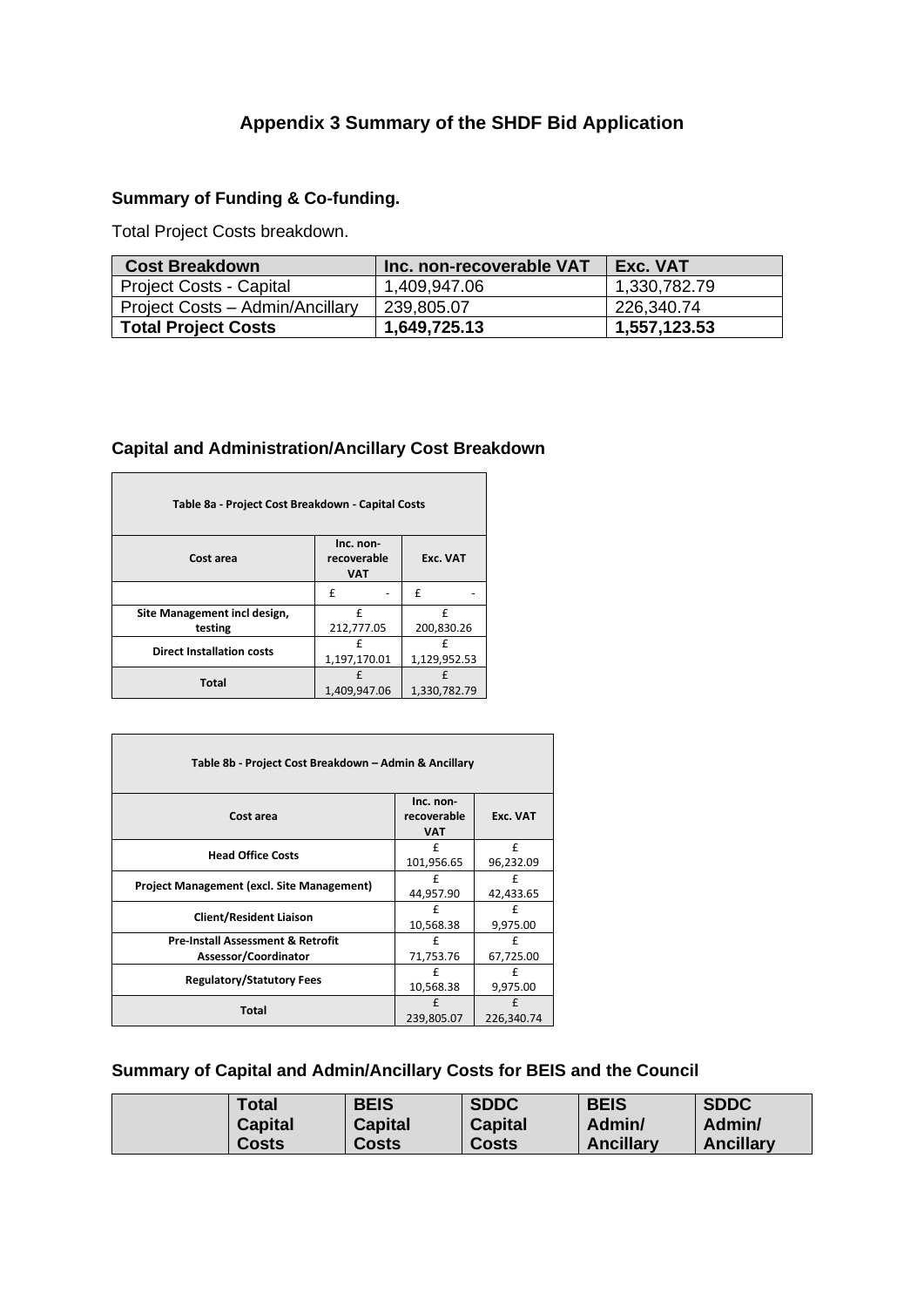| Inc non-    | 1,649,725.13   939,964.71 |            | 469,982.35 | 159,870.05 | 79,935.02 |
|-------------|---------------------------|------------|------------|------------|-----------|
| recoverable |                           |            |            |            |           |
| VAT         |                           |            |            |            |           |
| Exc. VAT    | 1,557,123.53              | 887,188.53 | 443,594.26 | 150,893.83 | 75,446.91 |

#### **Summary of BEIS/SHDF Grant and Council Co-funding.**

|                 | <b>Inc non-recoverable VAT</b> | Exc. VAT    |
|-----------------|--------------------------------|-------------|
| BEIS funding    | 1,099,834.7                    | 1,038,082.3 |
| SDDC co-funding | 549,917.37                     | 519,041.17  |

BEIS has confirmed a SHDF grant award to the Council of up to £1,099,835 is subject to agreeing the Memorandum of Understanding (MOU).

The Council's co-funding was reported and agreed at the South Derbyshire District Council Housing and Community Services Committee on 30/9/21 and Finance and Management Committee on 7/10/2021.

#### **Targeted Properties in the SHDF Bid.**

| <b>Table 1 - Targeted Properties</b>     |                       | <b>Number of</b><br><b>Properties</b> | The aim for the property selection process for this funding is                                                                                                                                               |  |  |
|------------------------------------------|-----------------------|---------------------------------------|--------------------------------------------------------------------------------------------------------------------------------------------------------------------------------------------------------------|--|--|
|                                          | $C+$                  | 10                                    | to identify a list of 111 properties that meet the following<br>criteria:                                                                                                                                    |  |  |
|                                          | D                     | 88                                    | • The worst properties (lowest EPC rating)<br>• Those that will benefit from a 'fabric first' approach                                                                                                       |  |  |
|                                          | Е                     | 12                                    | • Properties with the lowest regrets in terms of future                                                                                                                                                      |  |  |
| <b>Starting EPC</b>                      | F                     | $\mathbf{1}$                          | measures required                                                                                                                                                                                            |  |  |
|                                          | G                     | 0                                     | • A priority on 'fuel poor' and most vulnerable households                                                                                                                                                   |  |  |
|                                          | <b>Unknown</b>        | 0                                     | and property types                                                                                                                                                                                           |  |  |
|                                          | <b>Total</b>          | 111                                   | As well as the above, the property selection process                                                                                                                                                         |  |  |
| <b>Starting Space Heating</b>            | $300+$<br>$250 - 299$ | 0<br>2                                | includes two further drivers based on minimising the<br>disruption of vulnerable customers and ensuring value-for-<br>money through the following:<br>1. Choosing measures that minimises the 'decanting' of |  |  |
| <b>Demand Score</b><br>(modelled data is | $200 - 249$           | 8                                     | vulnerable households<br>2. The geographical 'clustering' of properties/property types                                                                                                                       |  |  |
| acceptable)                              | 150 - 199             | 34                                    | to make the installation of measures efficient and cost-                                                                                                                                                     |  |  |
| Data to be provided in                   | $100 - 149$           | 67                                    | effective                                                                                                                                                                                                    |  |  |
| kwh/m2/yr.                               | $50 - 99$             | 0                                     | We utilised our base data to identify suitable properties for                                                                                                                                                |  |  |
|                                          | $0 - 49$              | 0                                     | inclusion in this SHDF Wave 1 Programme:                                                                                                                                                                     |  |  |
|                                          | <b>Total</b>          | 111                                   | • 101 properties; EPC ratings of D and below (91.5%)                                                                                                                                                         |  |  |
|                                          |                       |                                       | • 13 'worst properties'; EPC ratings of E and F (10%)<br>• 15 properties that require fabric first plus Solar PV to gain<br>EPC rating C or above                                                            |  |  |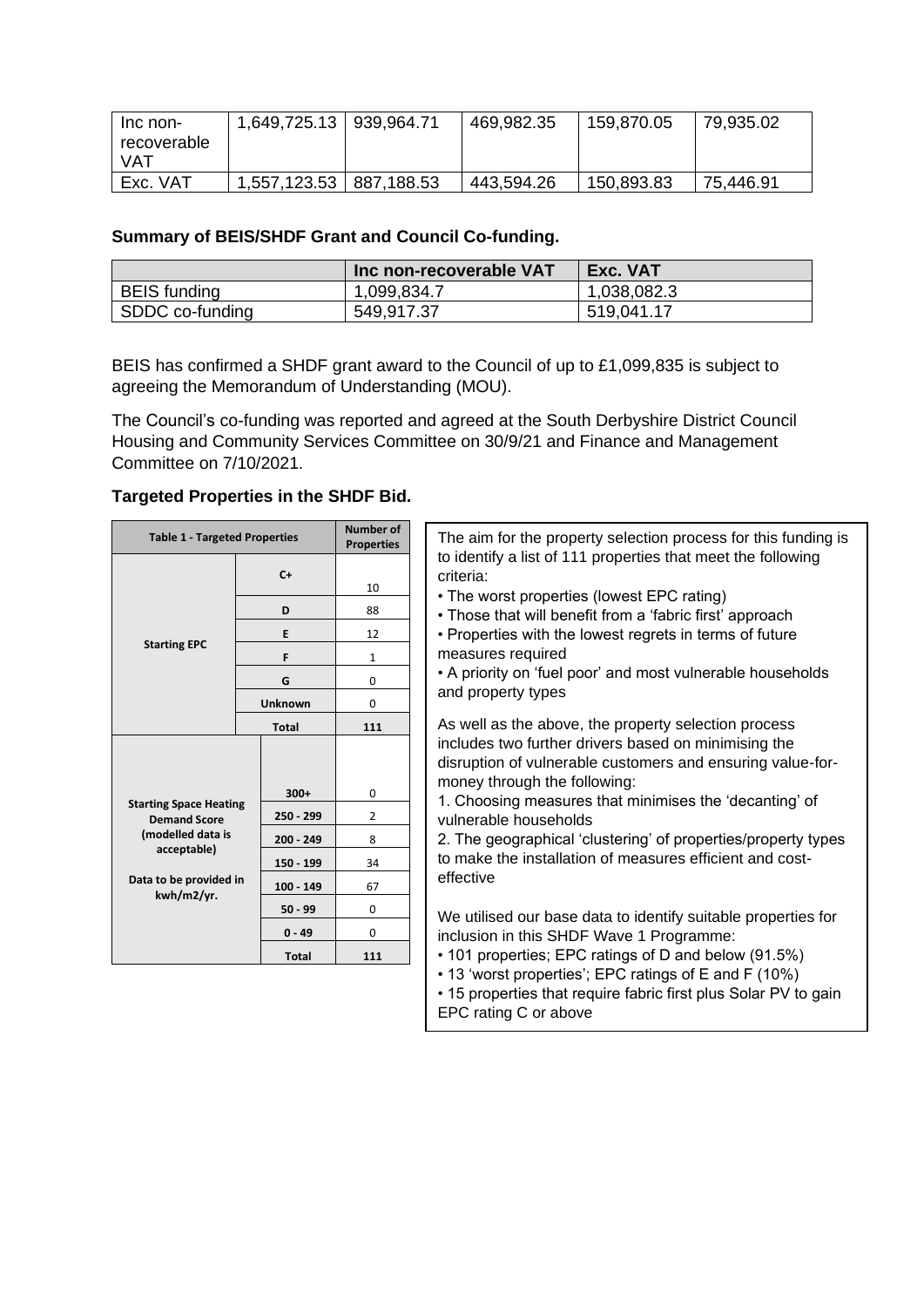|             | <b>Terraced</b>            | 3   |
|-------------|----------------------------|-----|
|             | Semi-detached              | 7   |
|             | <b>Detached</b>            | 0   |
|             | <b>Bungalow</b>            | 101 |
| Property    | Low rise flat (1-2 Storey) | O   |
| <b>Type</b> | Medium rise flat (3-5      |     |
|             | Storey)                    | 0   |
|             | High rise flat (6+ Storey) | ŋ   |
|             | Other                      | ŋ   |
|             | Unknown                    | O   |
|             | Total                      |     |

This data illustrated that a large proportion of the housing stock with EPC ratings of D and below consisted of Sheltered Bungalows. This property type caters for older customers who are the most vulnerable groups. These have been given priority in this funding application to improve fuel poor households. 101 properties are Sheltered Bungalows (91%) with EPC ratings of:

- 11 E rating
	- 80 D rating
- 9 C rating

## **Acting on fuel poverty.**

|                  | Main's gas                 | 94  |
|------------------|----------------------------|-----|
|                  | Liquid Petroleum Gas (LPG) | 0   |
|                  | Oil                        | 0   |
|                  | <b>Electricity</b>         | 17  |
| <b>Fuel Type</b> | <b>Solid Fuel</b>          | 0   |
|                  | <b>Biomass</b>             | n   |
|                  | Other                      |     |
|                  | <b>Unknown</b>             |     |
|                  | <b>Total</b>               | 111 |

As illustrated, all the properties selected are either heated by Mains Gas or Electric. The fabric first measures selected will reduce consumption of gas/electric for household heating significantly. This will reduce fuel consumption, fuel bills as well as increasing the warmth of these households.

#### **Retrofit Measures Selected.**

The Council has already completed retrofit assessments across all architypes for the worst affected properties. This will ensure that the proposed retrofit measures will not change upon the receipt of funding as the measures have already been identified by the pro-active approach to commission an earlier assessment of the Council's housing stock for retrofit opportunities. The Council has also completed some background modelling assessments based on the archetype modelling from the Coordinator's Retrofit Reports and is confident that the proposed costs are fully deliverable.

The cost estimates for the retrofit measures have been generated by a range of cost sources and considerations:

• Initial costs have focused on non-intrusive measures to establish elemental quantities of the individual proposed method of enhancements and costed out property by property in quantified form using known/current market rates benchmarked against historical costs from delivered project

• Energy Specifics, an energy consultancy has carried out a sample property intrusive surveys, SAP assessments to verify advisory costs from the NCC data.

## **Planned outcomes from the Retrofit measures.**

The main aim of this Project is to improve the EPC rating of the 111 properties selected which should increase their energy efficiency, reduce the household fuel bills and the energy consumed which should lead to significant carbon reductions, as shown below.